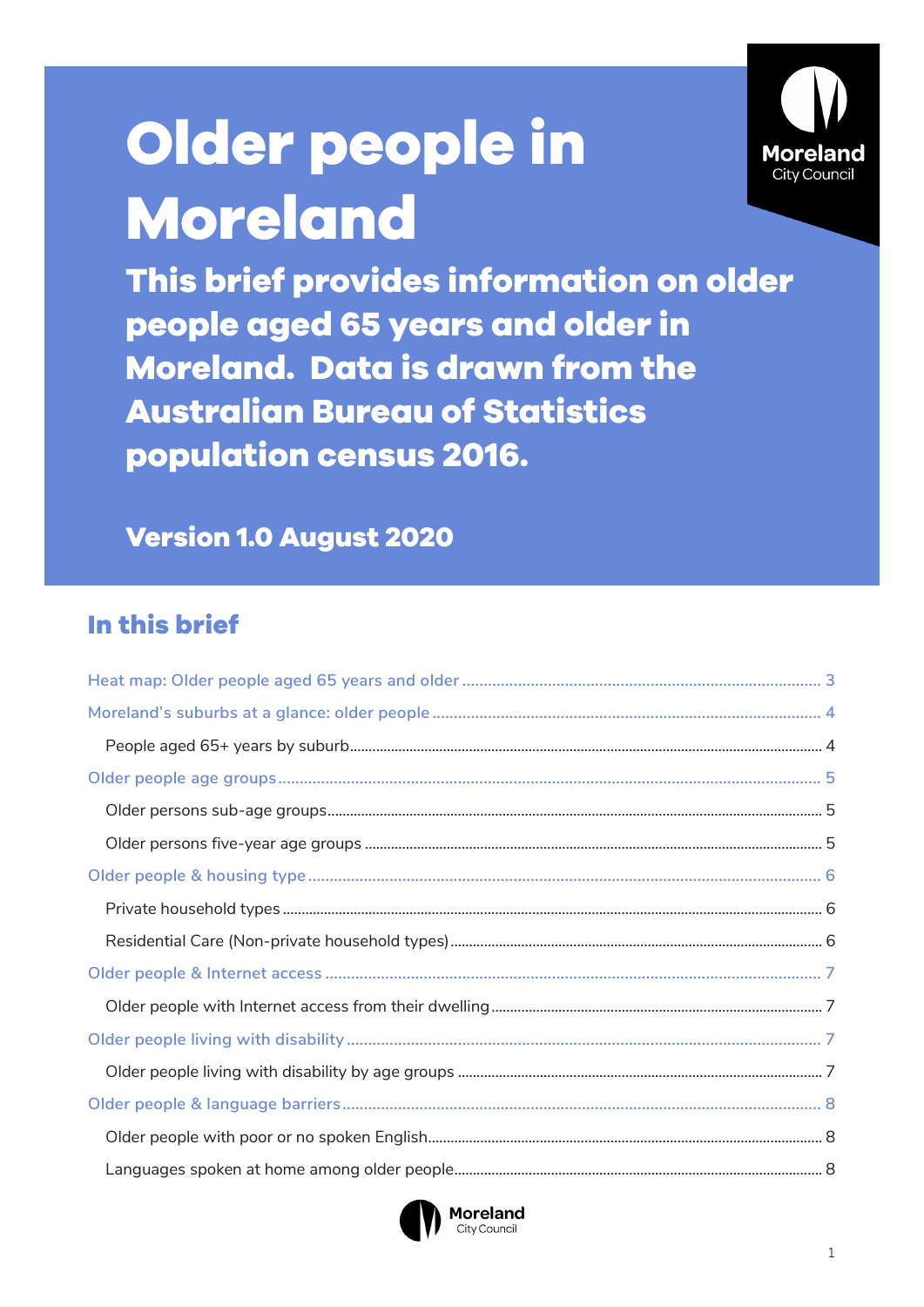# **Key insights**

- There are 22,216 older people aged 65 years and older in Moreland, making up nearly 14% of the population.
- The Moreland suburbs with the highest number of older people are Glenroy (3,556 people) and Coburg (3,420 people).
- One third of lone person households in Moreland are older people (5,852 people), and one quarter of households with couples with no children are older people (8,010 people).
- Approximately 8% of older people (1,700 people) live in residential care.
- Nearly half of all older people (46%) in Moreland do not have access to the Internet from their dwelling, which is significantly higher the overall population (16%).
- 30% of all older people have a severe disability by ABS census estimate (over 6,500 people), compared with 7% of the total population. 57% of people aged 85 years and older have a severe disability (over 2,400 people).
- 23% of older people in Moreland have spoken English language barriers, compared with 12% in Greater Melbourne. Nearly one third of older people in Coburg, Brunswick and Fawkner have spoken English language barriers.

## **Further information**

This brief has been developed by the Moreland City Council Research Team. It is based on the most recent data available at the time of publication. This brief may be updated in the future, please check our website for the latest version. For further information email [research@moreland.vic.gov.au](mailto:research@moreland.vic.gov.au) or phone 9240 1111.

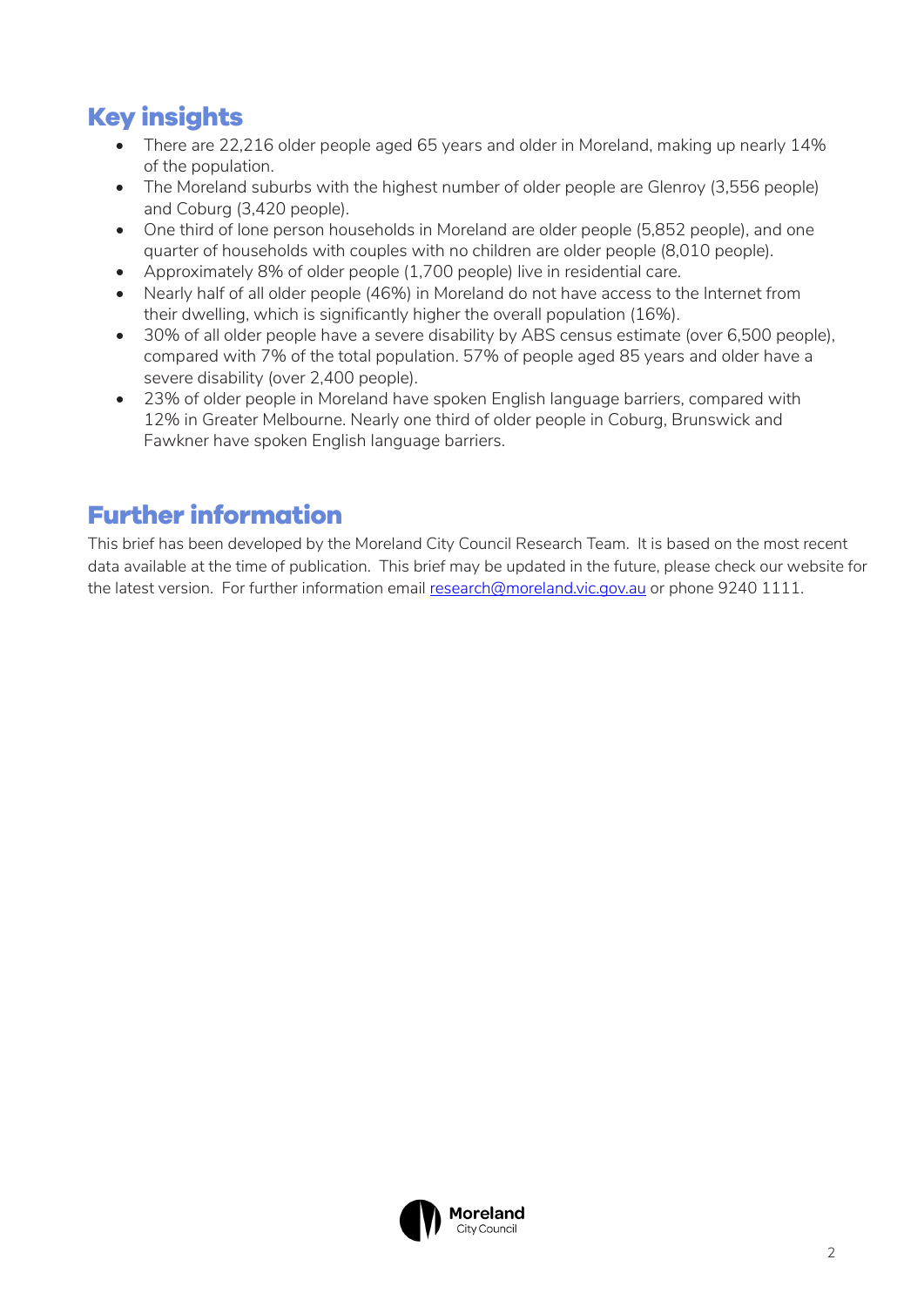## **Heat map: Older people aged 65 years and older**

<span id="page-2-0"></span>

Source: Australian Bureau of Statistics population census 2016, total population aged 65 years and older. Map prepared in Power Bi by Moreland Research Team

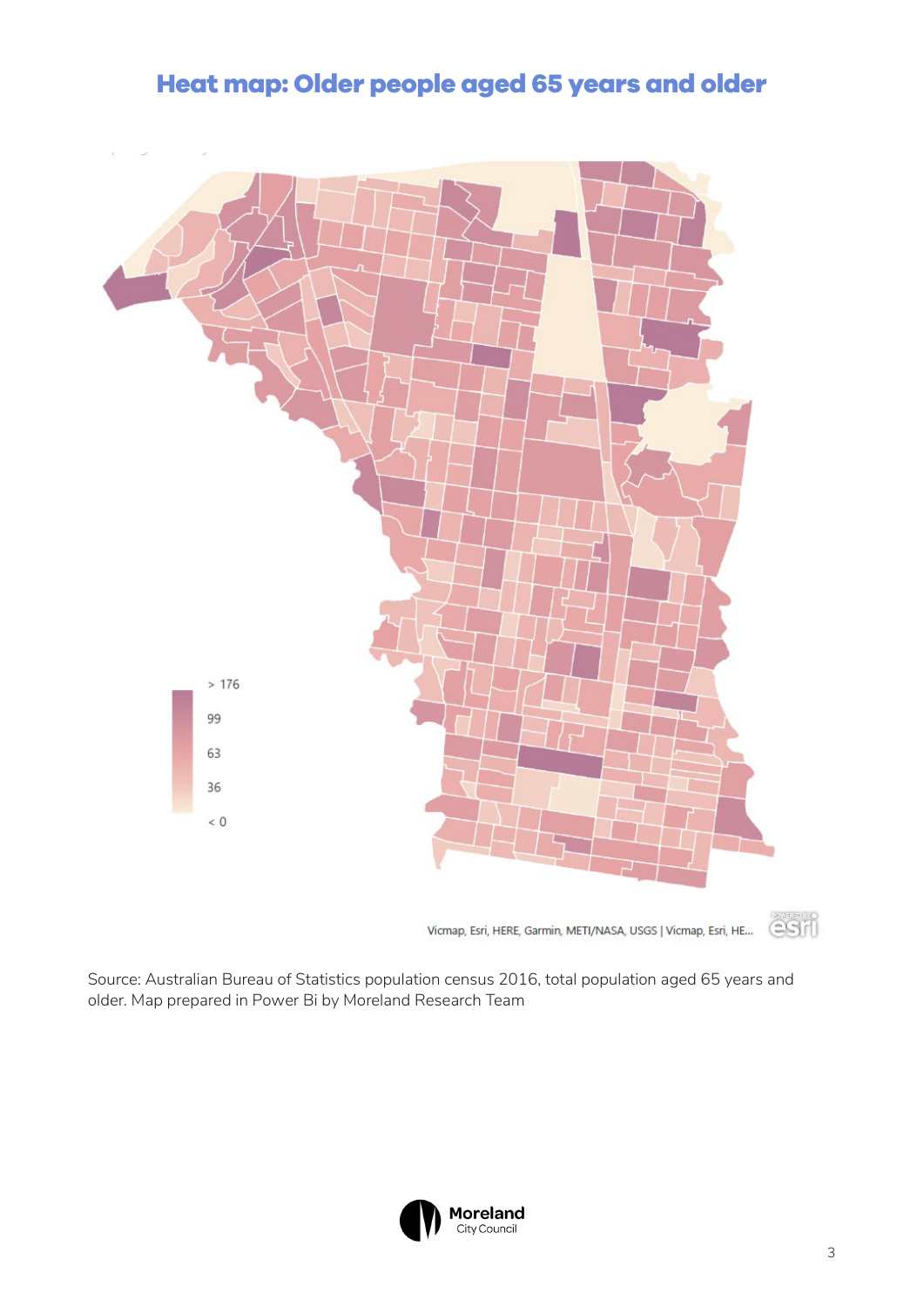## **Moreland's suburbs at a glance: older people**

### **People aged 65+ years by suburb**

| Suburb                   | 65 years and<br>over | % of total suburb<br>population |
|--------------------------|----------------------|---------------------------------|
| Glenroy                  | 3,556                | 16%                             |
| Coburg                   | 3,420                | 13%                             |
| <b>Brunswick</b>         | 2,602                | 11%                             |
| Pascoe Vale              | 2,511                | 15%                             |
| Fawkner                  | 2,442                | 17%                             |
| <b>Brunswick West</b>    | 1,679                | 12%                             |
| Pascoe Vale South        | 1,423                | 14%                             |
| Coburg North             | 1,191                | 16%                             |
| Hadfield                 | 1,127                | 20%                             |
| <b>Brunswick East</b>    | 1,025                | 9%                              |
| Oak Park                 | 783                  | 13%                             |
| Gowanbrae                | 379                  | 14%                             |
| Moreland                 | 22,216               | 14%                             |
| <b>Greater Melbourne</b> | 629,485              | 14%                             |

People aged 65+ years by suburb



<span id="page-3-1"></span><span id="page-3-0"></span>Source: Australia Bureau of Statistics population Census 2016

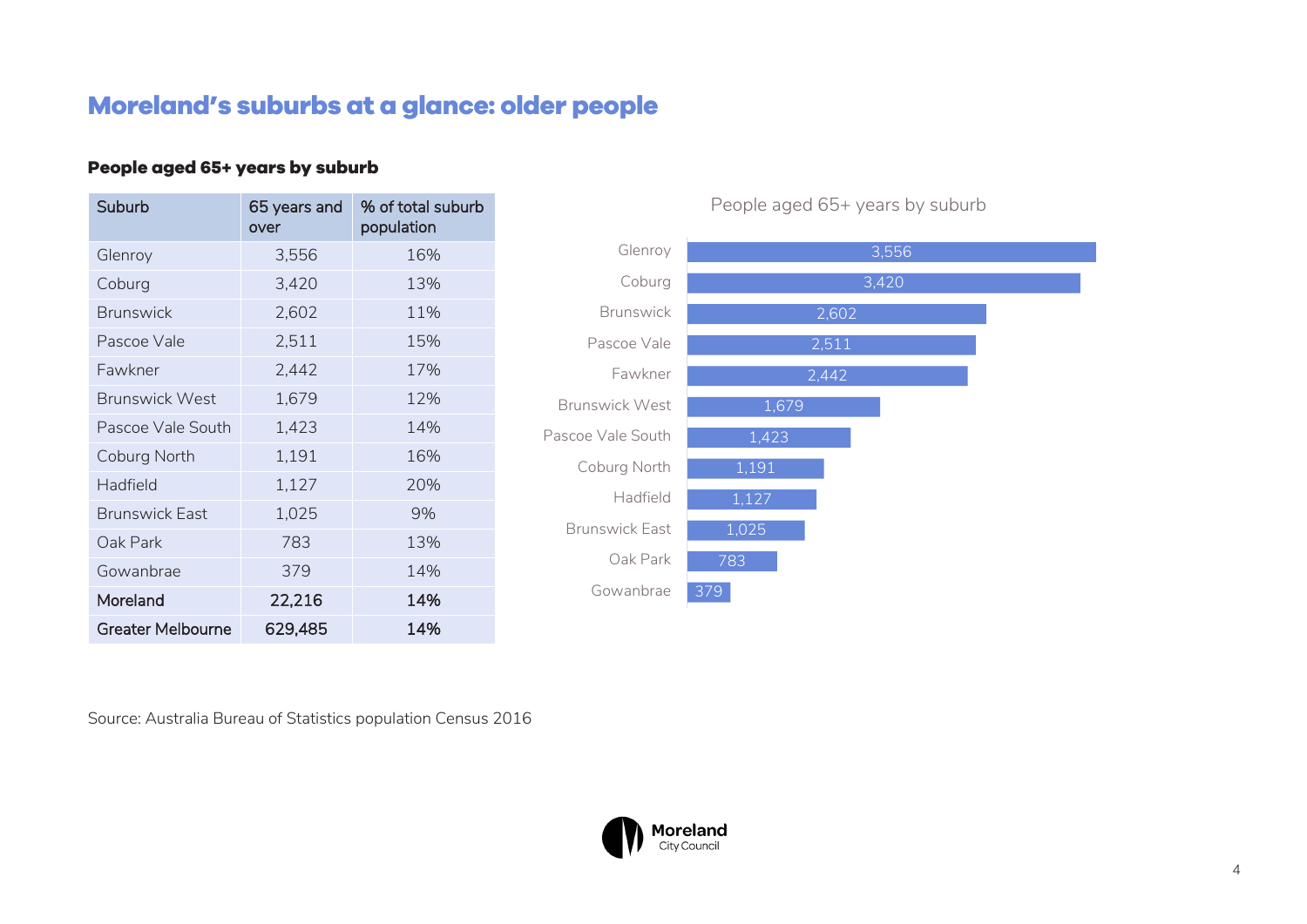# <span id="page-4-0"></span>**Older people age groups**

#### <span id="page-4-1"></span>**Older persons sub-age groups**



Source: Australia Bureau of Statistics population Census 2016

#### <span id="page-4-2"></span>**Older persons five-year age groups**

| Age Group           | Population |           |
|---------------------|------------|-----------|
| 65-69 years         | 5,356      | 65-69 y   |
| 70-74 years         | 4,261      | 70-74 y   |
| 75-79 years         | 4,450      | 75-79 y   |
| 80-85 years         | 3,910      | 80-85y    |
| 85-89 years         | 2,800      |           |
| 90-94 years         | 1,185      | 85-89 y   |
| 95-99 years         | 230        | 90-94 y   |
| $100 + \gamma$ ears | 32         | 95-99 y   |
| Total               | 22,216     | $100 + y$ |



Older persons by 5-year age groups

Source: Australia Bureau of Statistics population Census 2016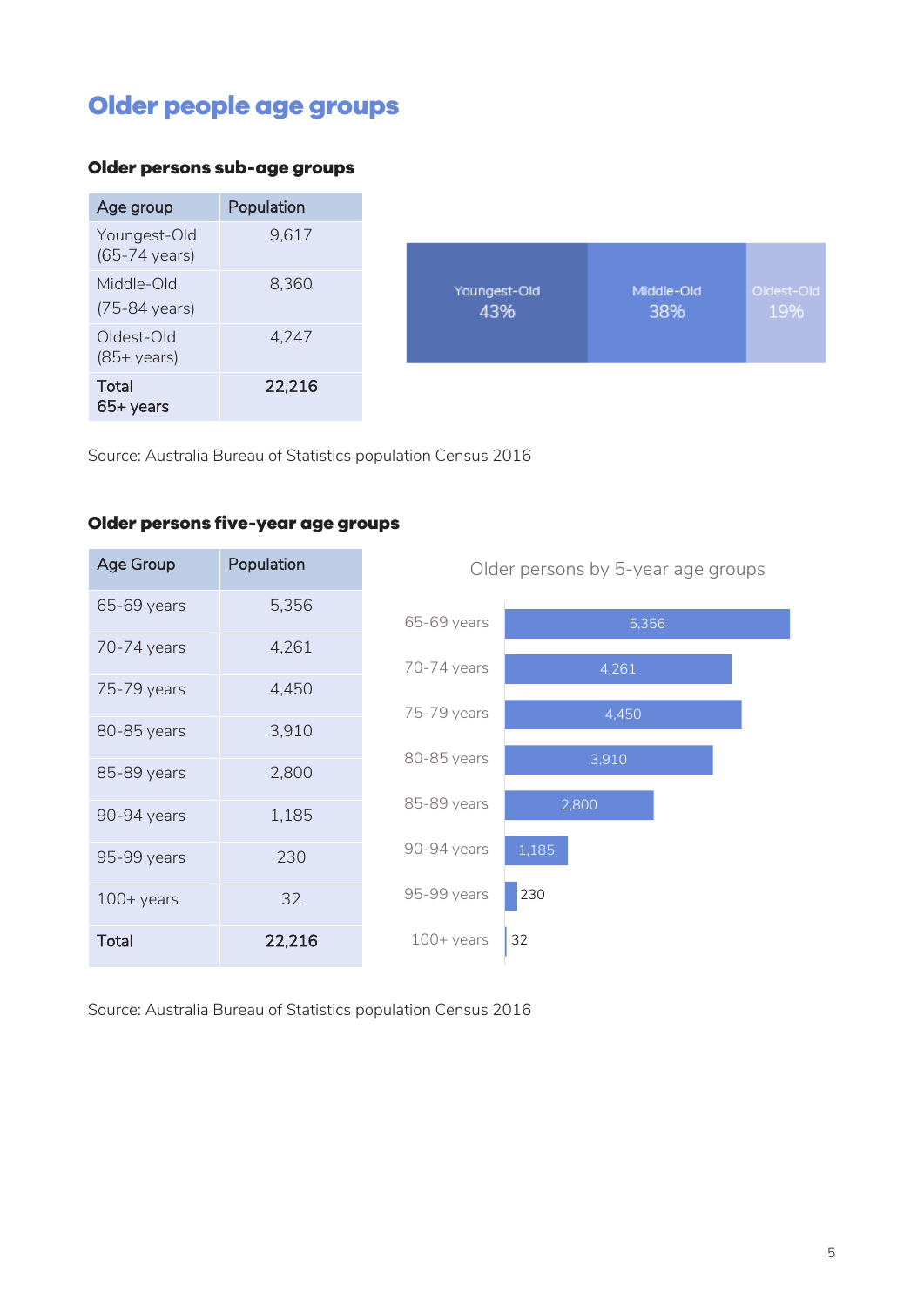# <span id="page-5-0"></span>**Older people & housing type**

## <span id="page-5-1"></span>**Private household types**

| <b>Household Composition</b>      | <b>Older People</b> | % of Older People | % of all household types |
|-----------------------------------|---------------------|-------------------|--------------------------|
| Couple families with no children  | 8,010               | 38%               | 25%                      |
| Lone person households            | 5,852               | 28%               | 33%                      |
| Couple families with children     | 3,079               | 15%               | 5%                       |
| One parent families with children | 1,953               | 9%                | 13%                      |
| Group households                  | 339                 | 1%                | 7%                       |
| Other families                    | 306                 | 1%                | 10%                      |
| <b>Total (Private Household)</b>  | 19,531              | 92%               | 13%                      |

## <span id="page-5-2"></span>**Residential Care (Non-private household types)**

| <b>Residential Care Type</b>          | <b>Older People</b> | % of Older People |
|---------------------------------------|---------------------|-------------------|
| Accommodation for the retired or aged | 421                 | 7%                |
| Nursing Home                          | 1,109               | 5%                |
| Hospital Care (Private or public)     | 179                 | $1\%$             |
| <b>Total (Residential Care)</b>       | 1,709               | 8%                |



## Housing type for older people in Moreland

Source: Australia Bureau of Statistics population Census 2016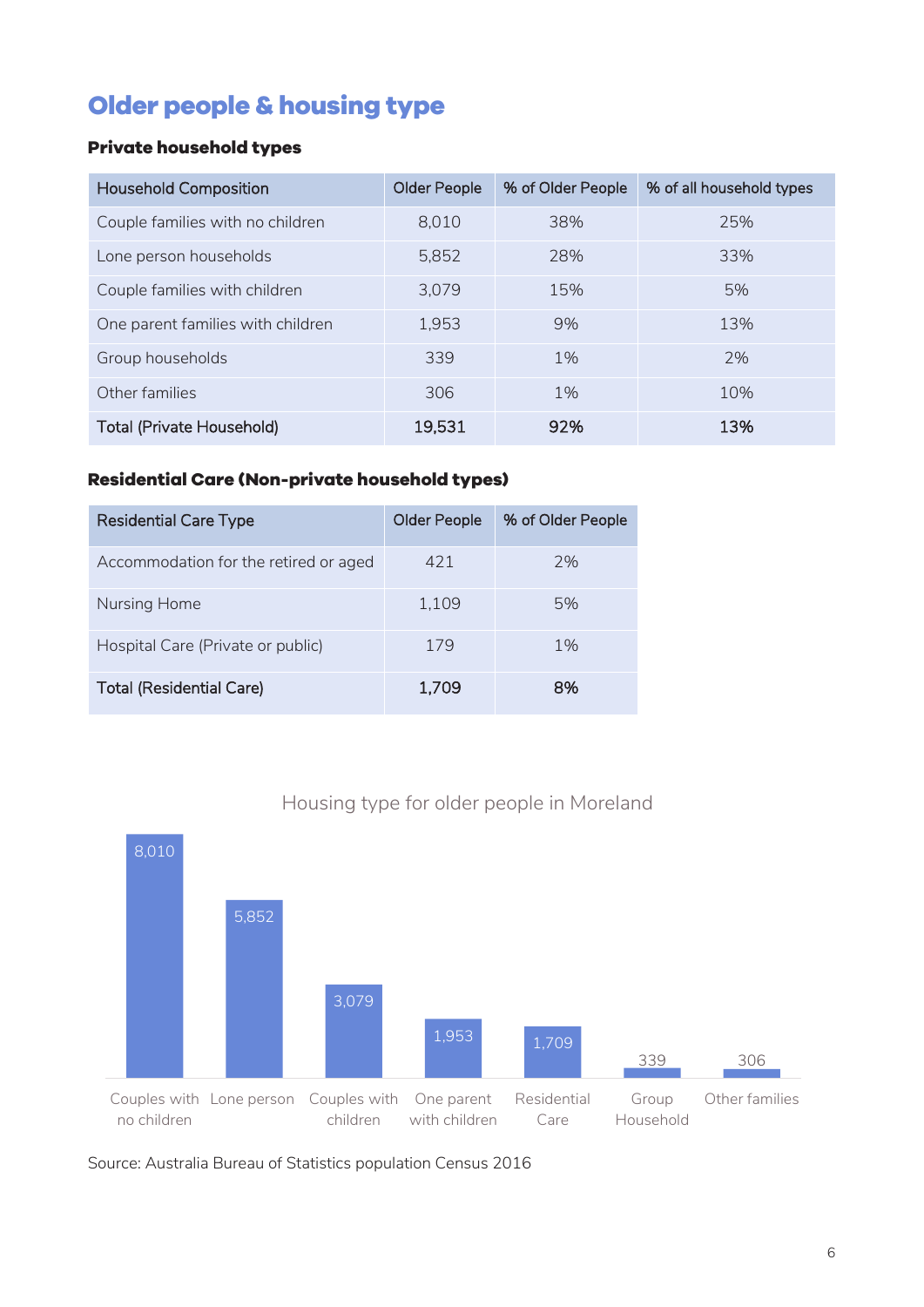## **Older people & Internet access**

### **Older people with Internet access from their dwelling**

| Internet Connection    | Older people | % Older people | <b>Total Population</b> | % Total Population |
|------------------------|--------------|----------------|-------------------------|--------------------|
| Has Internet           | 10,156       | 54%            | 133,631                 | 84%                |
| Does not have Internet | 8,761        | 46%            | 15,192                  | 16%                |
| Total                  | 18,912       | 100%           | 148,827                 | 100%               |

Source: Australia Bureau of Statistics population Census 2016

## **Older people living with disability**

### <span id="page-6-0"></span>**Older people living with disability by age groups**

<span id="page-6-1"></span>

| Age Group                          | Persons Living with<br><b>Devere Disability</b> | % of Total Age<br>Group |
|------------------------------------|-------------------------------------------------|-------------------------|
| Youngest-Old (65-74 years)         | 1,419                                           | 15%                     |
| Middle-Old (75-84 years)           | 2.690                                           | 32%                     |
| Oldest-Old (85+ years)             | 2.415                                           | 57%                     |
| <b>Total</b> (65+ years)           | 6,521                                           | 29%                     |
| <b>Total Population (All ages)</b> | 9.937                                           | 7%                      |

<span id="page-6-3"></span><span id="page-6-2"></span>Source: Australia Bureau of Statistics population Census 2016





% of people with severe disability by age group